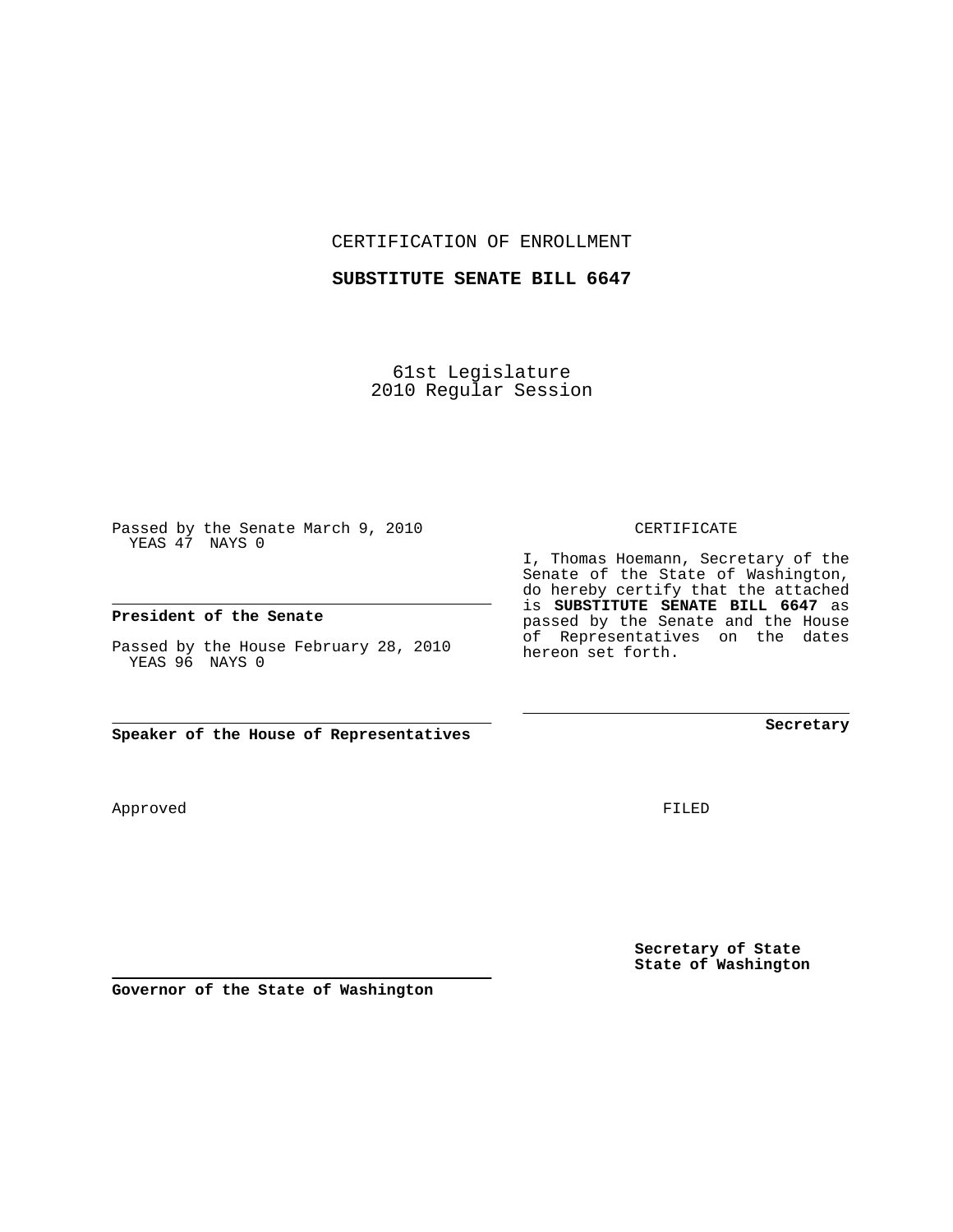## **SUBSTITUTE SENATE BILL 6647** \_\_\_\_\_\_\_\_\_\_\_\_\_\_\_\_\_\_\_\_\_\_\_\_\_\_\_\_\_\_\_\_\_\_\_\_\_\_\_\_\_\_\_\_\_

\_\_\_\_\_\_\_\_\_\_\_\_\_\_\_\_\_\_\_\_\_\_\_\_\_\_\_\_\_\_\_\_\_\_\_\_\_\_\_\_\_\_\_\_\_

AS AMENDED BY THE HOUSE

Passed Legislature - 2010 Regular Session

## **State of Washington 61st Legislature 2010 Regular Session**

**By** Senate Labor, Commerce & Consumer Protection (originally sponsored by Senators Honeyford, Swecker, and Morton)

READ FIRST TIME 02/04/10.

 1 AN ACT Relating to protecting jobs of members of the civil air 2 patrol while acting in an emergency service operation; and amending RCW 3 49.12.460.

4 BE IT ENACTED BY THE LEGISLATURE OF THE STATE OF WASHINGTON:

 5 **Sec. 1.** RCW 49.12.460 and 2004 c 44 s 1 are each amended to read 6 as follows:

 7 (1) An employer may not discharge from employment or discipline: 8 (a) A volunteer firefighter or reserve officer because of leave

9 taken related to an alarm of fire or an emergency call; or

10 (b) A civil air patrol member because of leave taken related to an 11 emergency service operation.

12 (2)(a) A volunteer firefighter or reserve officer or civil air 13 patrol member who believes he or she was discharged or disciplined in 14 violation of this section may file a complaint alleging the violation 15 with the director. The volunteer firefighter or reserve officer or 16 civil air patrol member may allege a violation only by filing such a 17 complaint within ninety days of the alleged violation.

18 (b) Upon receipt of the complaint, the director must cause an 19 investigation to be made as the director deems appropriate and must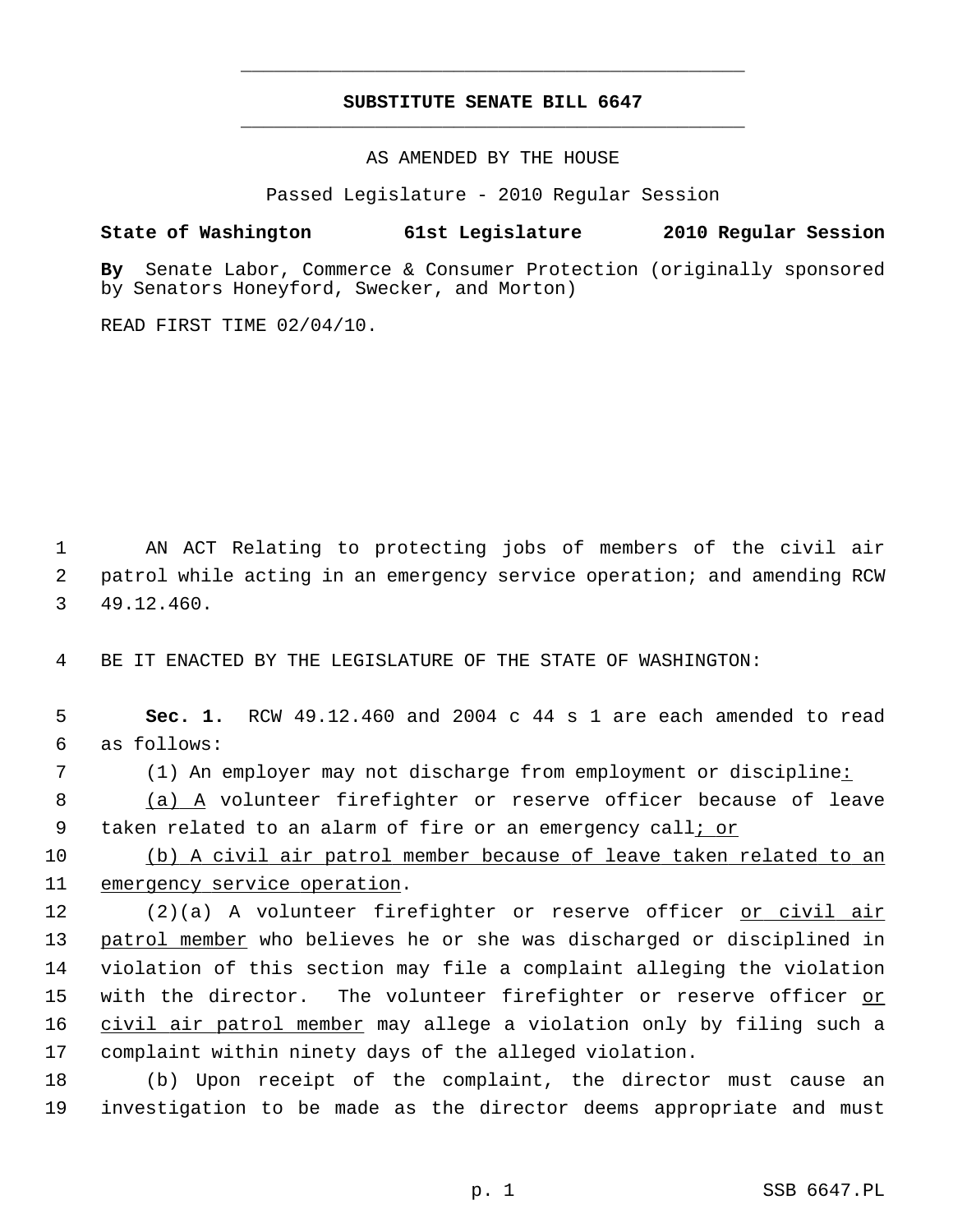1 determine whether this section has been violated. Notice of the 2 director's determination must be sent to the complainant and the 3 employer within ninety days of receipt of the complaint.

 4 (c) If the director determines that this section was violated and 5 the employer fails to reinstate the employee or withdraw the 6 disciplinary action taken against the employee, whichever is 7 applicable, within thirty days of receipt of notice of the director's 8 determination, the volunteer firefighter or reserve officer or civil 9 air patrol member may bring an action against the employer alleging a 10 violation of this section and seeking reinstatement or withdrawal of 11 the disciplinary action.

12 (d) In any action brought under this section, the superior court 13 shall have jurisdiction, for cause shown, to restrain violations under 14 this section and to order reinstatement of the employee or withdrawal 15 of the disciplinary action.

16 (3) For the purposes of this section:

17 (a) "Alarm of fire or emergency call" means responding to, working 18 at, or returning from a fire alarm or an emergency call, but not 19 participating in training or other nonemergency activities.

20 (b) "Civil air patrol member" means a person who is a member of the 21 Washington wing of the civil air patrol.

22 (c) "Emergency service operation" means the following operations of 23 the civil air patrol:

24 (i) Search and rescue missions designated by the air force rescue 25 coordination center;

26 (ii) Disaster relief, when requested by the federal emergency 27 management agency or the department of homeland security;

28 (iii) Humanitarian services, when requested by the federal 29 emergency management agency or the department of homeland security;

30 (iv) United States air force support designated by the first air 31 force; and

32 (v) Counterdrug missions.

33 (d) "Employer" means an employer who had twenty or more full-time 34 equivalent employees in the previous year.

35  $((\text{+e})^{\circ})$  (e) "Reinstatement" means reinstatement with back pay, 36 without loss of seniority or benefits, and with removal of any related 37 adverse material from the employee's personnel file, if a file is 38 maintained by the employer.